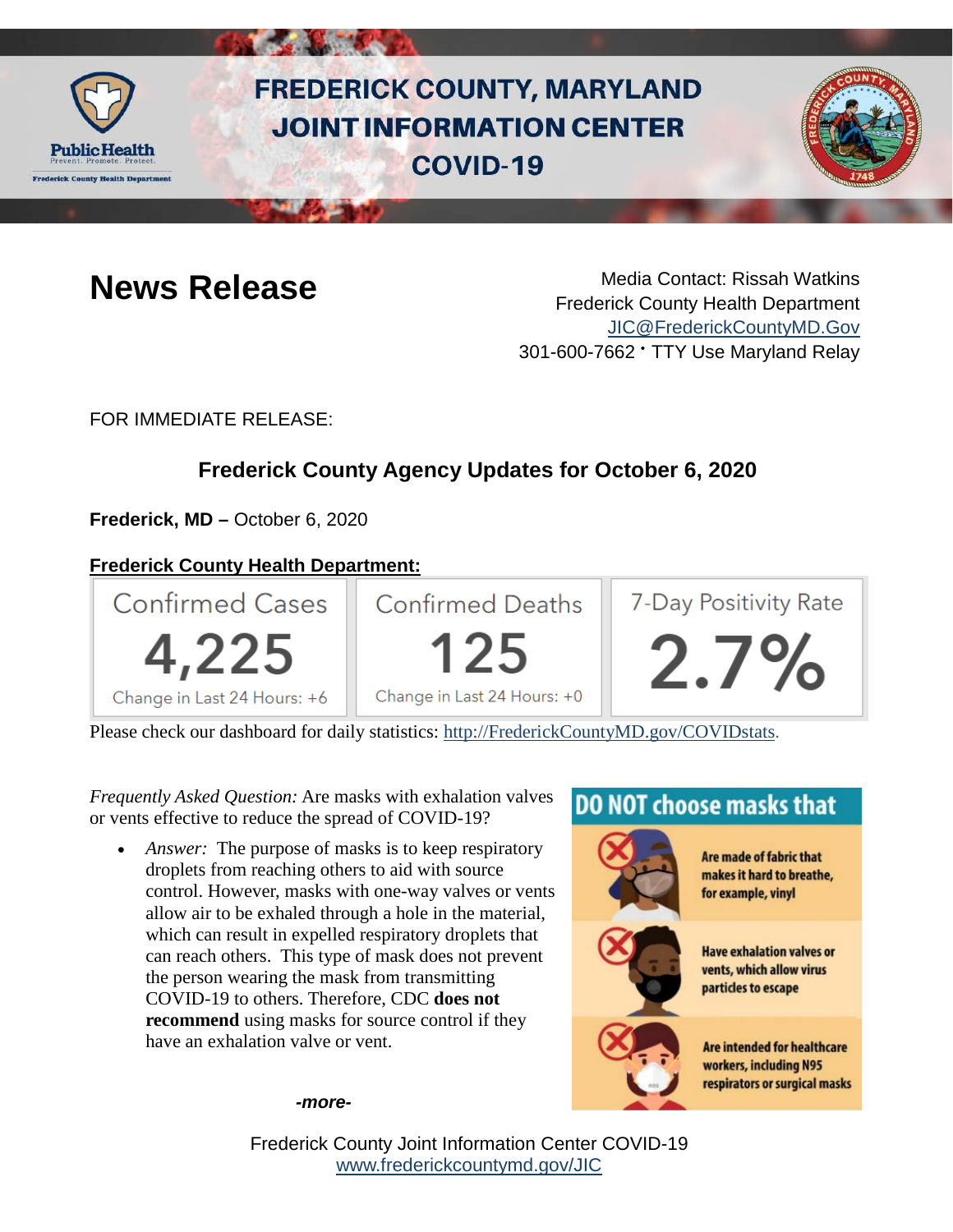

#### **Page 2/JIC**

#### **Frederick County Board of Elections:**

Frederick County residents who wish to register to vote in the November 3, 2020 Presidential General Election are reminded that the deadline for voter registration is 11:59 p.m. on Tuesday, October 13, 2020. The same deadline applies to voters who are already registered and wish to make changes to their name, address, or party affiliation before the general election.

In order to become a registered voter and vote in this year's election, individuals

must be a U.S. citizen, live in Maryland, and be at least 18 years of age on or before November 3, 2020. Voter registration applications may be obtained by going onto the State Board of Elections' website at [https://elections.maryland.gov/voter\\_registration/index.html.](https://elections.maryland.gov/voter_registration/index.html)

Voters who miss the October 13 deadline may register and vote at either early voting or on election day. Election officials at the vote centers will assist you.

For more information on voter registration, call the Board of Elections at 301-600-VOTE (8683), or visit our website at [www.FrederickCountyMD.gov/elections,](http://www.frederickcountymd.gov/elections) and click on "Voter Registration – Register/Make Changes".

#### **Frederick County Public Libraries:**

The learning environment is different this year, and FCPL is here to help. To meet the needs of families across the county, we have created new programming, resources, and services to help those learning and teaching from home.

We'd like to introduce you to our newest resource, Brainfuse HelpNow. HelpNow is an online resource that provides expert help, study resources, and collaboration space for K-12

students and beyond including live tutoring in English and Spanish from 2 - 11 p.m. every day! Learn more at [fcpl.org/lfh.](http://fcpl.org/lfh?fbclid=IwAR2M-i63NG-k5rJCNdjm_k230y14aatpUQpf-iJnQDKJ6ZstHMxYxJxHbeE)

#### **Frederick County Public Schools:**

The next Board of Education meeting is being held tomorrow on Wednesday, October 7, at 3pm.

The meeting will be broadcast from the FCPS Central Office Board Room and will be available for viewing on FCPS TV here: [https://www.fcps.org/centraloffice/fcps-television,](https://www.fcps.org/centraloffice/fcps-television?fbclid=IwAR1ImE1FGECShtZSReAFhiyH2c_bf7m9TmXrcxFGf2v1kHGRBYYJrexsZR8) FCPS TV at Comcast channel 18, and on [Facebook Live](https://www.facebook.com/FCPSMaryland) with Spanish and ASL interpreters.

Should anyone wish to provide public comment, please send an email that includes your full name to: [FCPSBoEmtg@fcps.org](mailto:FCPSBoEmtg@fcps.org) the day of the Board meeting.

Agenda: [https://www.boarddocs.com/mabe/fcps/Board.nsf/Public.](https://www.boarddocs.com/mabe/fcps/Board.nsf/Public?fbclid=IwAR1Qj2A2XqJ3ETg-Ez4dK0PXeNfN1aUCQKvGvFu0bSxgJPRDM7IZclYQoeI)

#### *-more-*

Frederick County Joint Information Center COVID-19 [www.frederickcountymd.gov/JIC](https://frederickcountymd.gov/JIC)